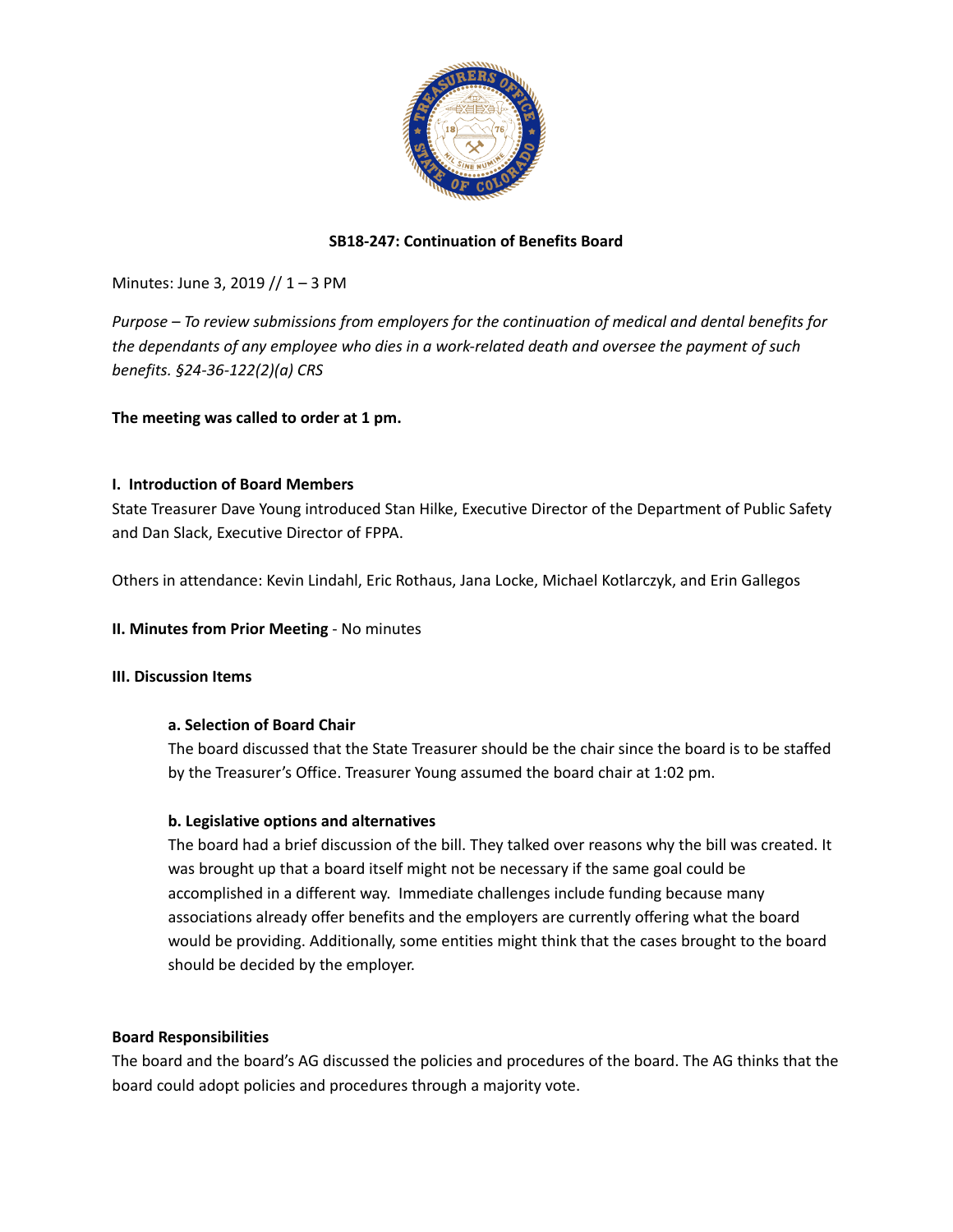

# **SB18-247: Continuation of Benefits Board Develop policies and procedures that may include:**

1. Time and Manner by which entities may enter into an agreement with the Board to make contributions;

Discussed how many entities might be interested. The board believed that the Sheriff's organization might have an interest. Recently passed legislation could impact the Sheriff's organization.

# 2. Method of contribution;

Discussed how the associations might enter into an agreement with the state, and that some counties already have their own plans so they might decline to join. The board brainstormed about who they could invite to the discussion in order to get data. The board viewed a handout that showed the historical trends of active member deaths by decade in the FPPA system. The trend shows that a majority of deaths happen off duty. A rough estimate was that there were seven incidents in the past decade where people might have qualified. Questions were raised about the cost of an actuarial analysis versus the number of cases that would come to the board. The board discussed clarifying the definition of off duty, on duty and employees which could vary depending on the association. The board's AG stated that the last sentence of the statute appears to allow the board to better define these issues.

3. Manner in which employer notifies the Board of a work-related employee death;

4. Procedures for payment of continuation benefits;

Create and draft agreements for county and municipal employers

- iii. Actuarial analysis to determine cost per member
- iv. Determine amount of contribution required by each employer
- v. Determine administrative costs for managing benefits
- vi. Determine costs for awareness effort

**IV. Next Steps** – Members discussed reaching out to organizations who might be involved. In order to survey organizations the board needs funding. The board could request funds from the JBC. The board brainstormed what could be done without appropriations. Ideas suggested were email blasts to current lists and meeting with counties to gauge interest. Stan Hilke and Treasurer Young offered to reach out to counties.

The board hopes to meet before September. The board thought the Sheriff's Association, CCI and the State Fire Association could be possible invitees to the next meeting. A determination needs to be made